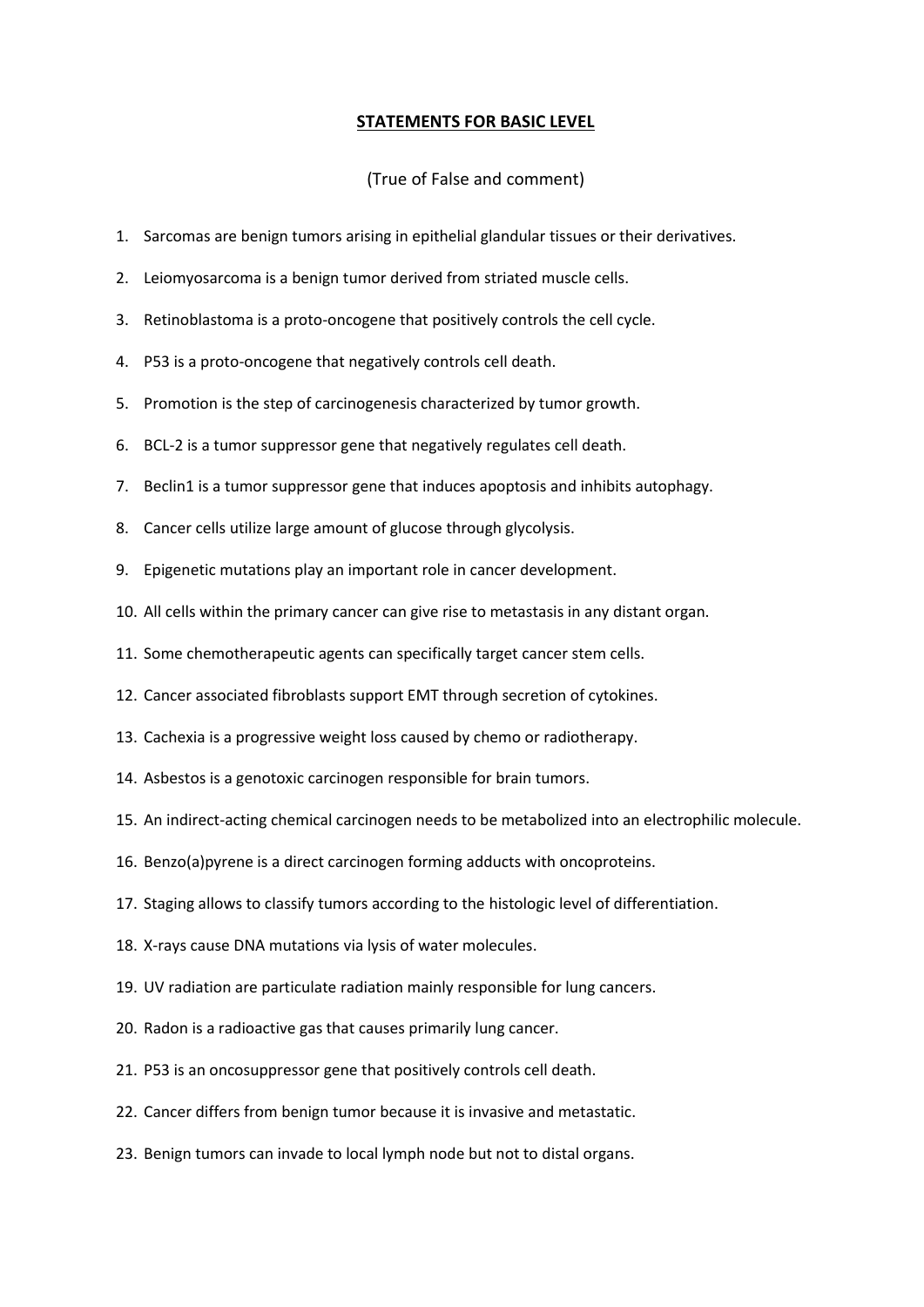- 24. Carcinogenesis is the consequence of a gene mutation in either ONE oncogene or ONE oncosuppressor.
- 25. Growth factor may act as an oncogene that positively controls cell proliferation.
- 26. Cachexia is a metabolic condition that can be controlled and reversed with artificial feeding and radiotherapy.
- 27. Sarcoma is the suffix that identifies epithelial benign tumors.